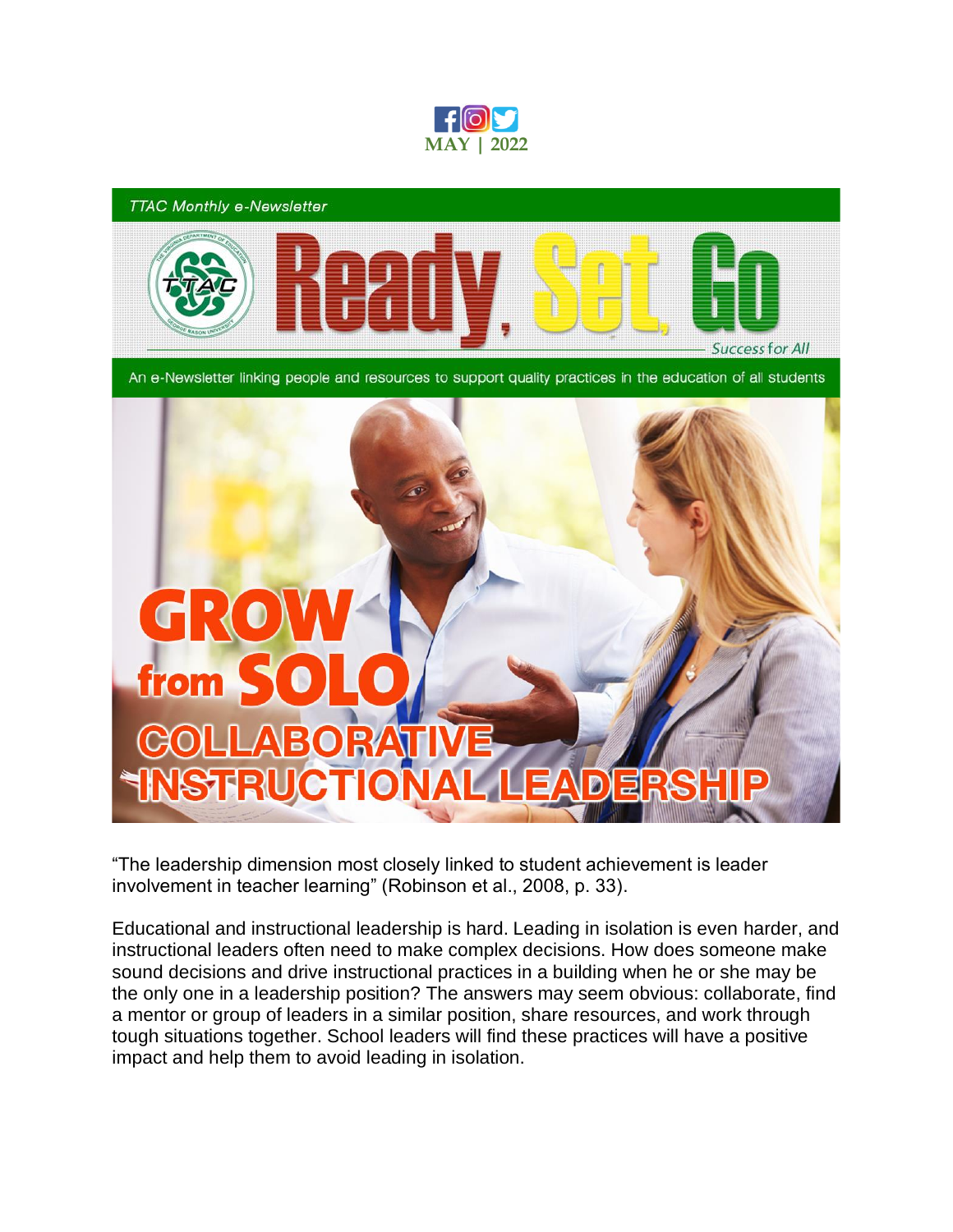The world (and education) is more connected than ever before, and because of all of the virtual instruction in the past few years, there is an abundance of online resources that are free and available on-demand. These are resources to provide you a strong foundation for being an instructional leader in the special education field.

Get **Ready** to learn more about high quality, effective instructional practices and support teacher effectiveness.

- [Supporting Principals as Leaders of Special Education](https://www.nassp.org/top-issues-in-education/position-statements/supporting-principals-as-leaders-of-special-education/) This article encourages leaders to seek out professional learning opportunities, to collaborate with special education teachers and other support staff, and to become familiar with different types of disabilities and effective instructional practices that will help ensure student success. Leaders encourage an understanding that each student's unique needs, regardless of their disability category, must be addressed.
- [10 Strategies to Improve Instructional Leadership](https://www.nassp.org/2019/08/07/10-strategies-to-improve-instructional-leadership/) This article recommends coobservation with administrative or special education team members to take advantage of two perspectives during observations and provide opportunities for each to improve their instructional leadership.

Get **Set** to provide multiple sources of high quality, meaningful professional learning and development opportunities and participate alongside staff (CCSSO, 2017). As you develop professional development plans, take advantage of available resources to support special education research-based and high-leverage practices implementation.

- [The Survival Guide for New Special Education Teachers](https://exceptionalchildren.org/store/books/survival-guide-new-special-education-teachers) This book offers practical guidance on roles and responsibilities, school environment and culture, classroom organization and management, collaboration with other professionals, and individual professional development.
- [High Leverage Practices for Students with Disabilities](https://highleveragepractices.org/) This website provides resources to support staff development in the implementation of HLPs, including [HLP Leadership Guides](https://highleveragepractices.org/hlp-leadership-guides) and video series. The videos are a resource to augment training/professional learning, demonstrate HLP practice across degrees of intensity, show teachers' implementation of HLPs, and demonstrate practices that can be used with all students (Kennedy, et al., 2018).
- [HLP Highlight Tools](https://ttaconline.org/Resource/JWHaEa5BS75BpXRi_D6u2A/Resource-hlp-highlight-tools-1-2-3-4-5-6-7-8-9-10-11-12-13-14-15-16-17-18-19-20-21-22) The highlight tools were developed to support implementation and are a valuable resource for planning growth opportunities.
- [Assistant Principals Webinar: Special Education Do's and Don'ts](https://www.naesp.org/resource/assistant-principals-webinar-special-education-dos-and-donts/) This includes an overview of the HLPs, resources for school leaders to encourage implementation, and strategies to differentiate support for beginning teachers.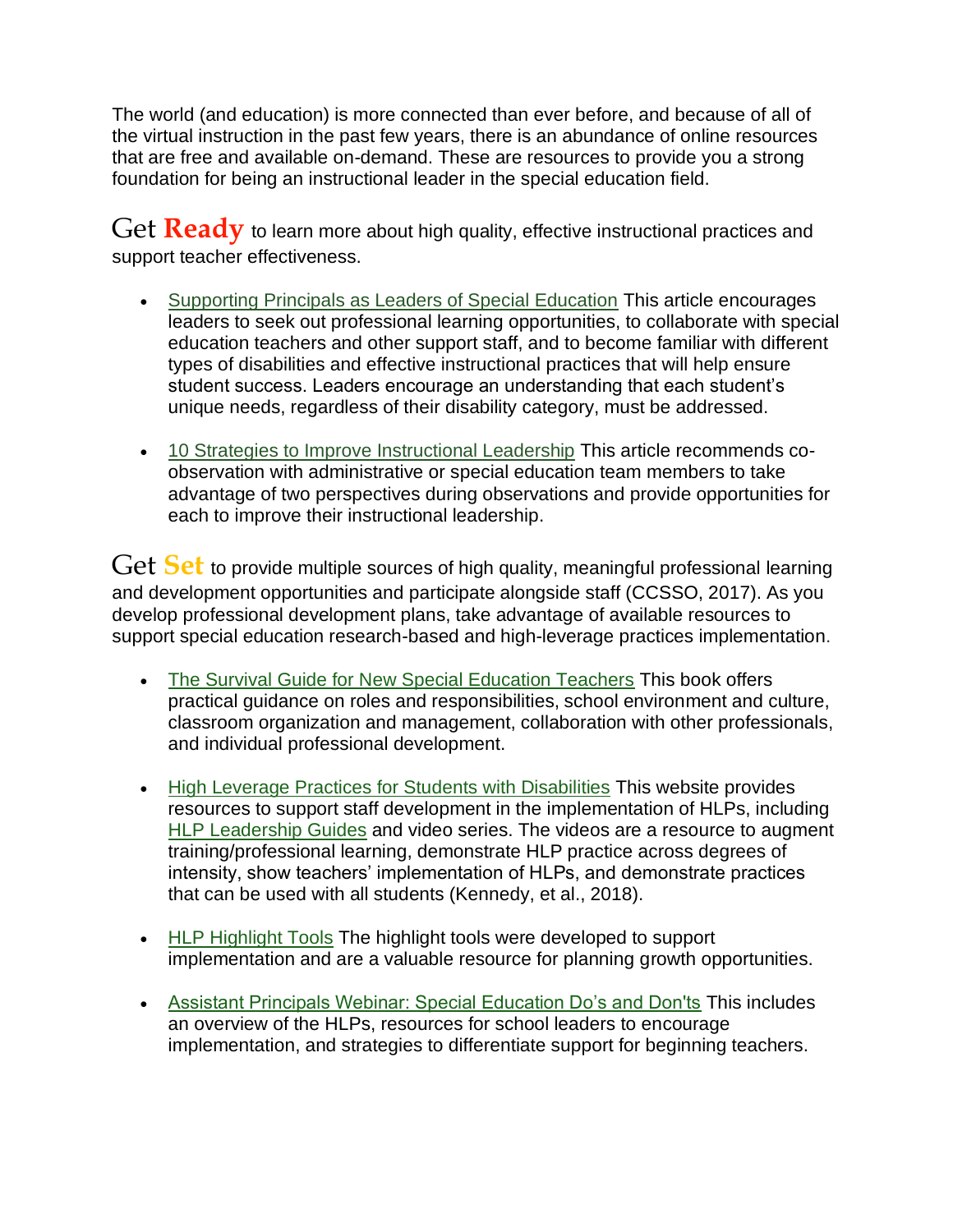- [How Administrators Can Support the Development and Implementation of High-](https://iris.peabody.vanderbilt.edu/module/iep02/)[Quality IEPs](https://iris.peabody.vanderbilt.edu/module/iep02/) Specifically designed with school administrators in mind, this module offers guidance on how to support and facilitate the development and implementation of high-quality IEPs, including the monitoring of student progress (est. completion time: 2 hours).
- [Content Teaching Academy](https://www.jmu.edu/coe/cta/index.shtml) (2022 dates for the Academy are June 27 June 30) The annual academy offers high-quality professional development that includes in-depth studies in a range of content areas, including academies specific to special education practices: Best Practices in Inclusive Education, Co-Teaching for Reading and Math (elementary, middle, and secondary), Instructional Practices for Teachers (IPT) of Students with Significant Cognitive Disabilities Academy, and the Special Education Teacher Support Academy for new teachers.

Go explore ways to support opportunities for teacher feedback to ensure that teachers learn and effectively use the instructional practices that research shows are most powerful in promoting student learning (Deshler & Cornett, 2012).

- [Using Performance Feedback to Increase Special Educators' Use of Effective](https://exceptionalchildren.org/journal/using-performance-feedback-increase-special-education-teachers-use-effective-practices)  [Practices](https://exceptionalchildren.org/journal/using-performance-feedback-increase-special-education-teachers-use-effective-practices) Performance feedback is a strategy that can be implemented within the existing procedures and routines of a classroom and that has documented success in improving teachers' use of effective practices (Collins, et al., 2016). Performance feedback involves someone (e.g., colleague, coach) observing a teacher and providing specific feedback about the instruction to increase a teacher's use of a selected practice.
- [eBook: Feedback Strategies for Coaches and Administrators](https://www.insightadvance.com/resources) This guide introduces the reader to well-supported feedback models, protocols, and scripts.

Use checklists and implementation guides to provide feedback specific to special education practices. Here are two resources to consider:

- [Administrator Support for Students with Autism Resources](https://vcuautismcenter.org/te/administrators.cfm) VCU Autism Center for Excellence (VCU-ACE) provides a framework for evaluation of special education teachers and programs, online courses, instructional videos, and other resources to support administrators.
- [Virginia Professional Teaching Standards and High Leverage Practice Crosswalk](https://ttaconline.org/Resource/JWHaEa5BS76j9uLrOziG_A/Resource-virginia-professional-teaching-standards-and-high-leverage-practice-crosswalk-vdoe-ttac-at-gmu)  [\(VDOE TTAC at GMU\)](https://ttaconline.org/Resource/JWHaEa5BS76j9uLrOziG_A/Resource-virginia-professional-teaching-standards-and-high-leverage-practice-crosswalk-vdoe-ttac-at-gmu) This crosswalk helps guide school leaders toward aligning Virginia PK-12 professional teaching standards with the 22 HLPs to improve teacher and student outcomes.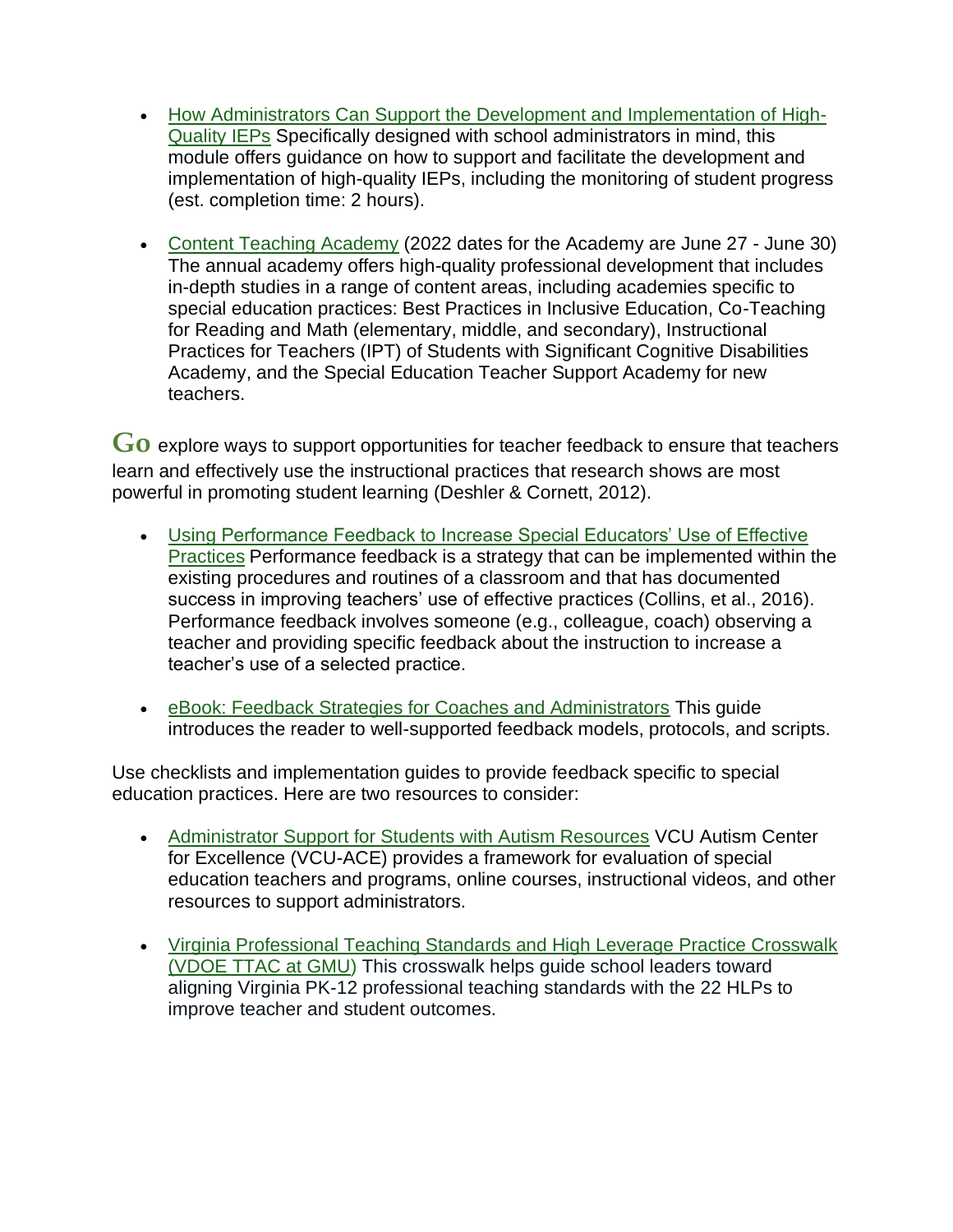## **References**

- Bateman, D., Bateman, C. F., & Council for Exceptional Children. (2014). *A principal's guide to special education*. Arlington, VA: Council for Exceptional Children.
- Billingsley, B., McLeskey, J., & Crockett, J. B. (2017). *Principal leadership: Moving toward inclusive and high-achieving schools for students with disabilities* (revised; Document No. IC-8). [https://ceedar.education.ufl.edu/innovation-configurations/](https://nam11.safelinks.protection.outlook.com/?url=https%3A%2F%2Fceedar.education.ufl.edu%2Finnovation-configurations%2F&data=05%7C01%7Cpyang6%40gmu.edu%7Cc6dbe354d6fd43f7456808da2163f5bf%7C9e857255df574c47a0c00546460380cb%7C0%7C0%7C637859010460604782%7CUnknown%7CTWFpbGZsb3d8eyJWIjoiMC4wLjAwMDAiLCJQIjoiV2luMzIiLCJBTiI6Ik1haWwiLCJXVCI6Mn0%3D%7C3000%7C%7C%7C&sdata=hq4Gc5%2FBcEN6VnGYMin261klN19rhZ4iVwWWWrMgbY8%3D&reserved=0)
- Collins, L., Cook, S., Sweigart, C., & Evanovich, L. (2018). Using Performance Feedback to Increase Special Education Teachers' Use of Effective Practice. *TEACHING Exceptional Children*, *51*(2), 125–133. [https://exceptionalchildren.org/journal/using-performance-feedback-increase](https://exceptionalchildren.org/journal/using-performance-feedback-increase-special-education-teachers-use-effective-practices)[special-education-teachers-use-effective-practices](https://exceptionalchildren.org/journal/using-performance-feedback-increase-special-education-teachers-use-effective-practices)
- Council of Chief State School Officers & The Collaboration for Effective Educator Development, Accountability, and Reform Center. (2017). PSEL 2015 and promoting principal leadership for the success of students with disabilities. Retrieved from [https://ceedar.education.ufl.edu/portfolio/psel-2015-and](https://ceedar.education.ufl.edu/portfolio/psel-2015-and-promoting-school-leadership-for-students-with-disabilities/)[promoting-school-leadership-for-students-with-disabilities/](https://ceedar.education.ufl.edu/portfolio/psel-2015-and-promoting-school-leadership-for-students-with-disabilities/)
- Deshler, D. D., & Cornett, J. (2012). Leading to improve teacher effectiveness: Implications for practice, reform, research, and policy. In J. B Crockett, B. S. Billingsley, & M. L. Boscardin (Eds.), *Handbook of leadership and administration for special education* (pp. 239-259). Taylor & Francis.
- Martin, C., & Hauth, C. (2014). *The survival guide for new special education teachers*. Council for Exceptional Children[.](https://exceptionalchildren.org/store/books/survival-guide-new-special-education-teachers) [https://exceptionalchildren.org/store/books/survival-guide-new-special](https://exceptionalchildren.org/store/books/survival-guide-new-special-education-teachers)[education-teachers](https://exceptionalchildren.org/store/books/survival-guide-new-special-education-teachers)
- IRIS Center. (2022). *IEPs: How Administrators Can Support the Development and Implementation of High-Quality IEPs.*  <https://iris.peabody.vanderbilt.edu/module/iep02/>
- Kennedy, M. J., Peeples, K. N., Romig, J. E., Mathews, H. M., & Rodgers, W. J. (2018). *Welcome to our new series on high-leverage practices for students with disabilities.*  [https://highleveragepractices.org/welcome-our-new-series-high-leverage](https://highleveragepractices.org/welcome-our-new-series-high-leverage-practices)[practices](https://highleveragepractices.org/welcome-our-new-series-high-leverage-practices)
- National Association of Secondary School Principals (NASSP). (2021). *Position statement: Supporting principals as leaders of special education.* [https://www.nassp.org/top-issues-in-education/position- statements/supporting](https://www.nassp.org/top-issues-in-education/position-%20%20%20statements/supporting-principals-as-%20%20leaders-of-special-education/)principals-as- [leaders-of-special-education/](https://www.nassp.org/top-issues-in-education/position-%20%20%20statements/supporting-principals-as-%20%20leaders-of-special-education/)